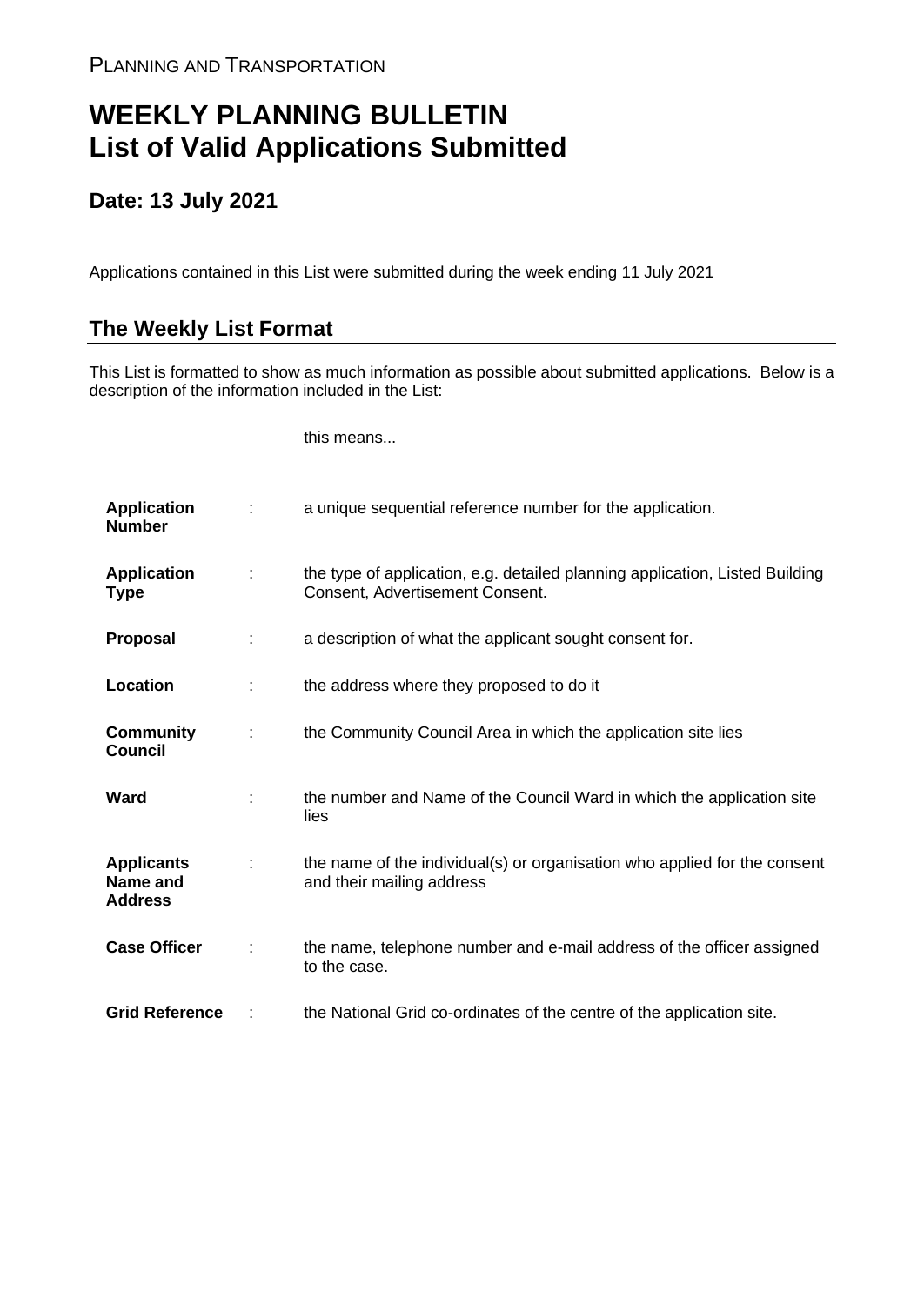| <b>Application No</b>                                                                                                                 |    | P/21/0364/FUL                                                                                                                                                                              | <b>Earliest Date of</b><br><b>Decision</b> |                        | 26 July 2021  |
|---------------------------------------------------------------------------------------------------------------------------------------|----|--------------------------------------------------------------------------------------------------------------------------------------------------------------------------------------------|--------------------------------------------|------------------------|---------------|
| <b>Application Type</b><br><b>Proposal</b><br><b>Location</b><br><b>Community Council</b><br>Ward<br><b>Applicant</b><br><b>Agent</b> |    | <b>Planning Permission</b><br>Construction of Shepherd's Hut (Class 7)<br>Manuelhaugh Farm Whitecross Linlithgow EH49 6JF<br>No Community Council<br>: 09 - Upper Braes<br>Dr Gill MacLeod |                                            | <b>Hierarchy Level</b> | Local         |
| <b>Case Officer</b>                                                                                                                   | t. | (Tel. )<br>e-mail:                                                                                                                                                                         |                                            |                        |               |
| <b>Grid Reference</b>                                                                                                                 |    | : 297600 676792<br>View the application details                                                                                                                                            |                                            |                        |               |
| <b>Application No</b>                                                                                                                 |    | : P/21/0390/FUL                                                                                                                                                                            | <b>Earliest Date of</b><br><b>Decision</b> |                        | 26 July 2021  |
| <b>Application Type</b><br><b>Proposal</b>                                                                                            |    | <b>Planning Permission</b>                                                                                                                                                                 |                                            | <b>Hierarchy Level</b> | Local         |
| Location                                                                                                                              |    | <b>Extension to Dwellinghouse</b><br>38 Rankin Crescent Dennyloanhead Bonnybridge FK4 1RA                                                                                                  |                                            |                        |               |
| <b>Community Council</b>                                                                                                              |    | <b>Denny and District</b>                                                                                                                                                                  |                                            |                        |               |
| <b>Ward</b>                                                                                                                           |    | 03 - Denny and Banknock                                                                                                                                                                    |                                            |                        |               |
| <b>Applicant</b>                                                                                                                      |    | Mr & Ms Paul & Laura Brannan & Petrie                                                                                                                                                      |                                            |                        |               |
| <b>Agent</b>                                                                                                                          |    | <b>AGL Architect Ltd</b>                                                                                                                                                                   |                                            |                        |               |
|                                                                                                                                       |    | Alexander Lees 32 Carseview Bannockburn Stirling FK78LQ                                                                                                                                    |                                            |                        |               |
| <b>Case Officer</b>                                                                                                                   |    | : Stephen McClure (Tel. 01324 504702)<br>e-mail: stephen.mcclure@falkirk.gov.uk                                                                                                            |                                            |                        |               |
| <b>Grid Reference</b>                                                                                                                 |    | 280744 680203<br>View the application details                                                                                                                                              |                                            |                        |               |
| <b>Application No</b>                                                                                                                 |    |                                                                                                                                                                                            |                                            |                        |               |
|                                                                                                                                       |    | : P/21/0396/FUL                                                                                                                                                                            | <b>Earliest Date of</b>                    |                        | 6 August 2021 |
|                                                                                                                                       |    |                                                                                                                                                                                            | <b>Decision</b>                            |                        |               |
| <b>Application Type</b>                                                                                                               |    | <b>Planning Permission</b>                                                                                                                                                                 |                                            | <b>Hierarchy Level</b> | Local         |
| Proposal                                                                                                                              |    | Change of Use of First Floor Office Accommodation to Create 4<br><b>Dwellings</b>                                                                                                          |                                            |                        |               |
| Location                                                                                                                              |    | 9 Callendar Road Falkirk FK1 1XS                                                                                                                                                           |                                            |                        |               |
| <b>Community Council</b>                                                                                                              |    | No Community Council                                                                                                                                                                       |                                            |                        |               |
| Ward                                                                                                                                  |    | 07 - Falkirk South                                                                                                                                                                         |                                            |                        |               |
| <b>Applicant</b>                                                                                                                      |    | The Rasul Group                                                                                                                                                                            |                                            |                        |               |
| <b>Agent</b>                                                                                                                          |    | Stephen Govan                                                                                                                                                                              |                                            |                        |               |
|                                                                                                                                       |    | 227 Ingram Street Glasgow G1 1DA                                                                                                                                                           |                                            |                        |               |
| <b>Case Officer</b>                                                                                                                   |    | John Cooney (Tel. 01324 504705)                                                                                                                                                            |                                            |                        |               |
| <b>Grid Reference</b>                                                                                                                 |    | e-mail: john.cooney@falkirk.gov.uk<br>289194 679786                                                                                                                                        |                                            |                        |               |